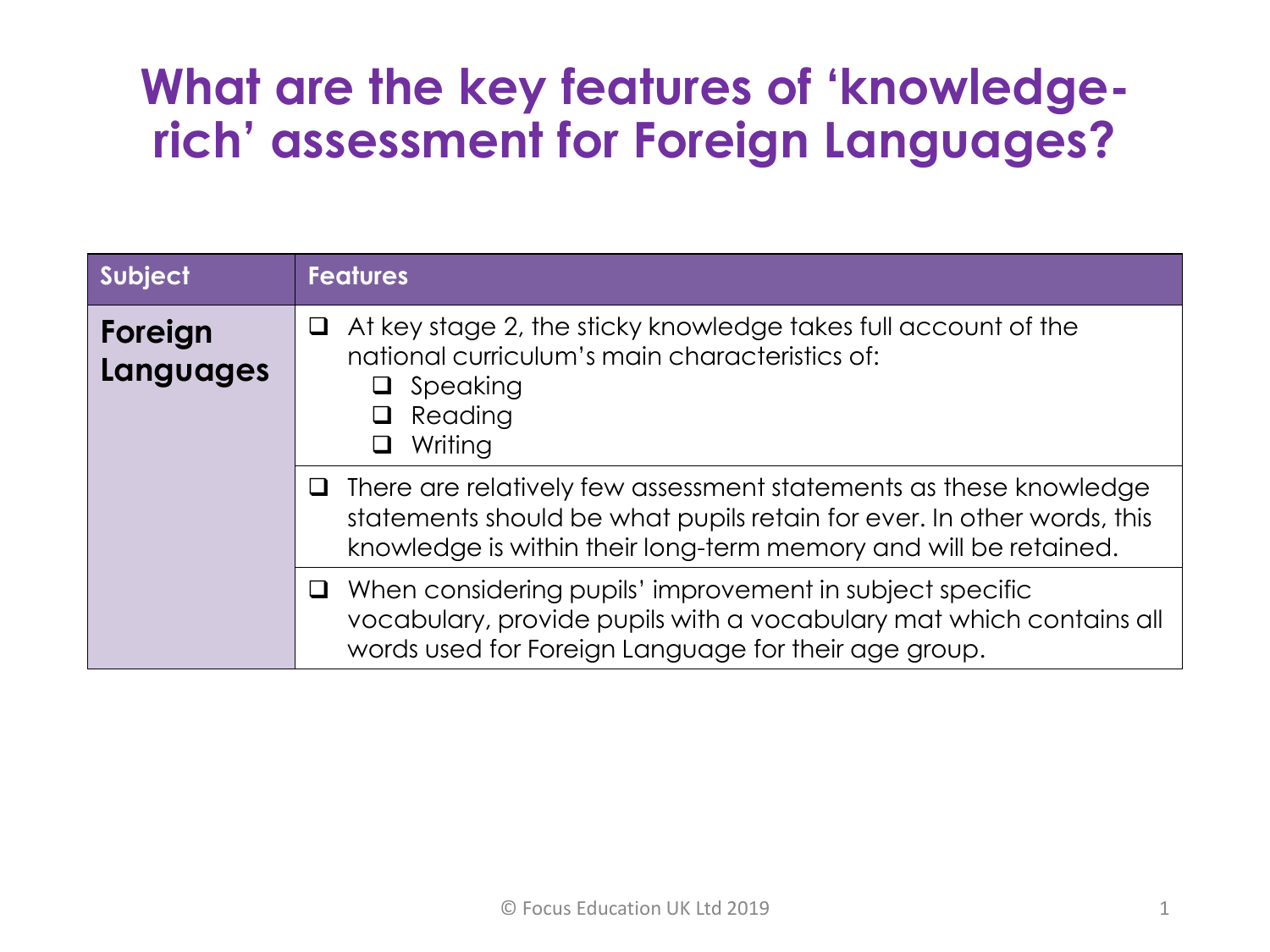| <b>Foreign Language: Key Stage 2</b> |                                                                                                                                                                                                            |                                                                                                                                                                                                                                             |                                                                                                                                                                                 |  |  |  |
|--------------------------------------|------------------------------------------------------------------------------------------------------------------------------------------------------------------------------------------------------------|---------------------------------------------------------------------------------------------------------------------------------------------------------------------------------------------------------------------------------------------|---------------------------------------------------------------------------------------------------------------------------------------------------------------------------------|--|--|--|
|                                      | <b>Speaking</b>                                                                                                                                                                                            | <b>Reading</b>                                                                                                                                                                                                                              | <b>Writing</b>                                                                                                                                                                  |  |  |  |
|                                      | speak in sentences, using familiar<br>vocabulary, phrases and basic<br>language structures                                                                                                                 | develop accurate pronunciation and<br>intonation so that others understand<br>when they are reading aloud or using<br>familiar words and phrases                                                                                            | broaden their vocabulary and develop<br>their ability to understand new words that<br>are introduced into familiar written<br>material, including through using a<br>dictionary |  |  |  |
| Year 3/4                             | name and describe people, a<br>$\bullet$<br>place and an object<br>have a short conversation,<br>saying 3 to 4 things<br>give response using a short<br>phrase<br>start to speak, using a full<br>sentence | read and understand a short<br>$\bullet$<br>passage using familiar language<br>explain the main points in a short<br>passage<br>read a passage independently<br>$\bullet$<br>use a bilingual dictionary or<br>glossary to look up new words | write phrases from memory<br>$\bullet$<br>write 2-3 short sentences on a<br>familiar topic<br>write what they like/dislike about a<br>$\bullet$<br>familiar topic               |  |  |  |
| Year<br>5/6                          | hold a simple conversation with<br>$\bullet$<br>at least 4 exchanges<br>use knowledge of grammar to<br>$\bullet$<br>speak correctly                                                                        | understand a short story or factual<br>$\bullet$<br>text and note the main points<br>use the context to work out<br>$\bullet$<br>unfamiliar words                                                                                           | write a paragraph of 4-5 sentences<br>$\bullet$<br>substitute words and phrases<br>$\bullet$                                                                                    |  |  |  |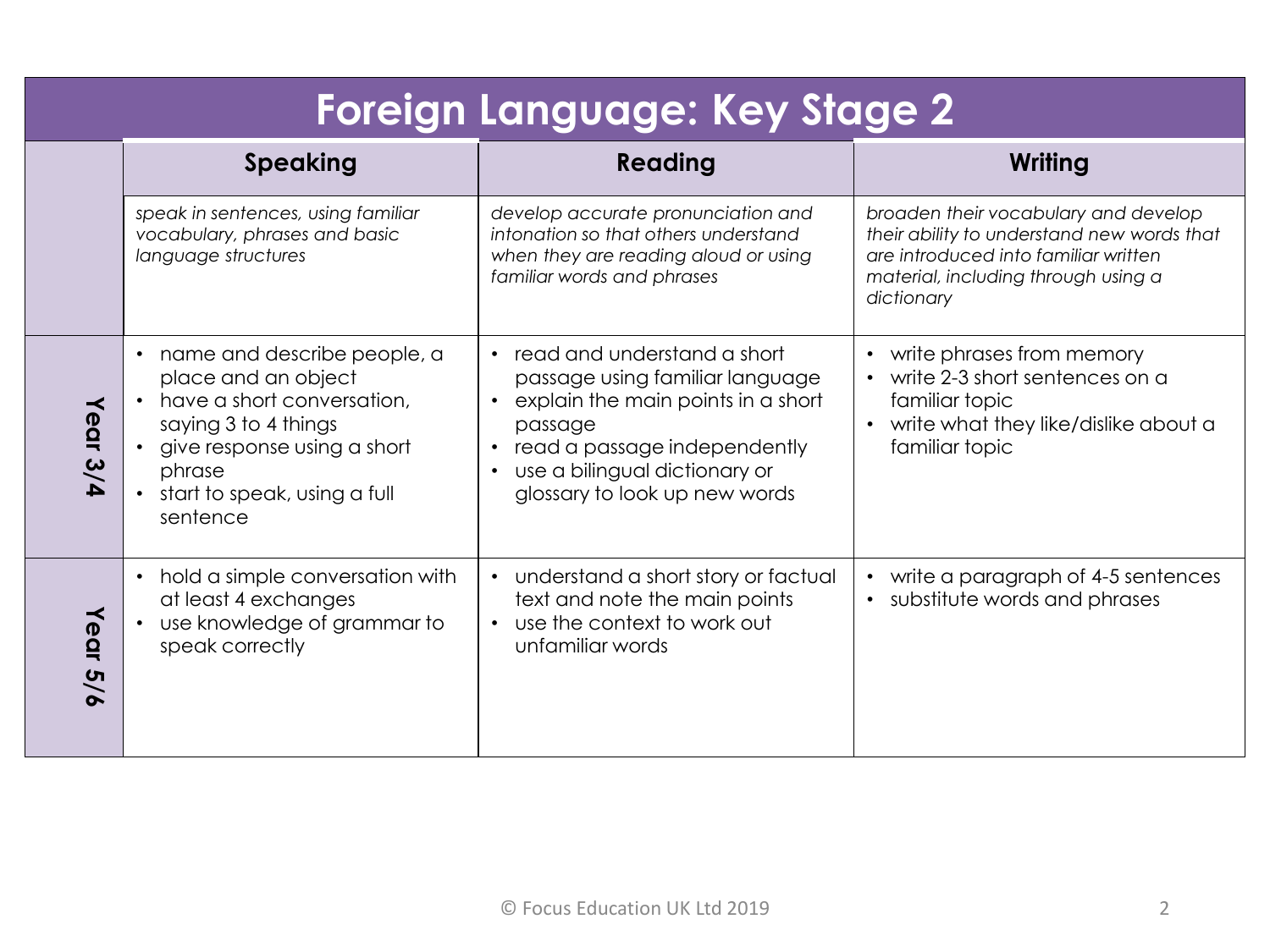

## **Sticky Knowledge: M. F. L**

| <b>Years 3 and 4</b> |                                                                              | <b>Years 3 and 4</b> |                                                                              |  |
|----------------------|------------------------------------------------------------------------------|----------------------|------------------------------------------------------------------------------|--|
| ⊔                    | I know how to name and describe people, a<br>place and an object             | ❏                    | I know how to read a passage independently                                   |  |
| ⊔                    | I know how to have a short conversation, saying<br>3 to 4 things             | ❏                    | I know how to use a bilingual dictionary or<br>glossary to look up new words |  |
| ❏                    | I know how to give response using a short phrase                             | ❏                    | I know how to write phrases from memory                                      |  |
| □                    | I know how to start to speak, using a full<br>sentence                       | $\Box$               | I know and can write 2-3 short sentences on a<br>familiar topic              |  |
| $\Box$               | I know how to read and understand a short<br>passage using familiar language | $\Box$               | I know how to write what I like/dislike about a<br>familiar topic            |  |
| ⊔                    | I know and can explain the main points in a short<br>passage                 |                      |                                                                              |  |